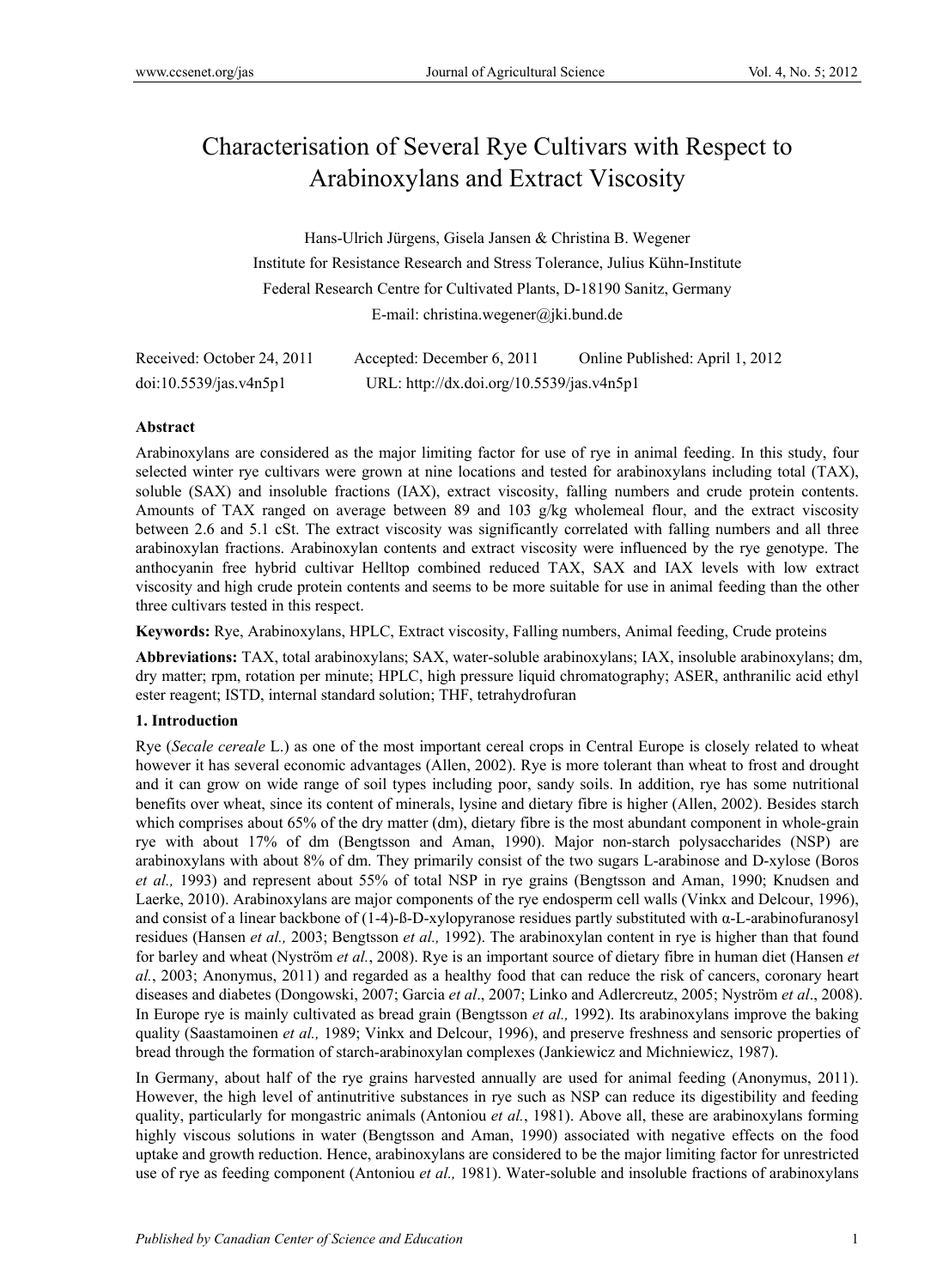from rye incorporated in a wheat based diet caused growth depression of chicken by 20 and 55%, respectively (Antoniou *et al.,* 1981). In order to open new ways of using rye in animal feed rye cultivars with diminished arabinoxylan contents and low extract viscosities are needed, and rye breeding should pay more attention to this topic in the future. But, this requires efficient methods for the assay of arabinoxylans accumulated in rye grains with a high throughput of samples.

The aim of the present work was to evaluate German winter rye cultivars for parameters that influence the feeding quality of rye such as arabinoxylans comprising (i) total, (ii) water-soluble and (iii) insoluble fractions as well as extract viscosity, falling numbers and crude protein contents.

#### **2. Materials and Methods**

#### *2.1 Rye Samples*

The three hybrid winter rye cultivars Helltop (Year of registration, 2009), Minello (2008), Visello (2006) and the population variety Conduct (2006) were grown in field plots at nine locations, i.e. Gülzow, Neuhof, Borwede, Hude, Hamerstorf, Rembserhof, Mayen-Rosenhof, Vipperow and Bornhof, situated all in different districts of the four German states Mecklenburg-Western Pomerania, Lower Saxony, Rhineland-Palatinate and Bavaria. The experiments were carried out in 2010 under uniform agronomic management (Fertilizer, herbicides etc.). The locations were distributed from the North to the South of Germany, and the soil types varied from sandy soil over loamy sand or sandy loam to silty loam. The long term average rainfall ranged from 549 mm at Bornhof to 820 mm at Rembserhof.

After harvest, grain samples of about 250 g per rye cultivar were randomly taken and analysed in the laboratory of the Institute for Resistance Research and Stress Tolerance, Experimental Station for Potato Research, Groß Lüsewitz situated in Mecklenburg-Western Pomerania, Germany. The rye grains were ground in a Laboratory mill 3100 (Perten Instruments, Hamburg, Germany) to pass a 0.8 mm sieve, and the wholemeal flour was used for the analyses as detailed below. All wholemeal samples revealed a dry matter content of about 88% and were stored at room temperature until analyses.

## *2.2 Assay of Total, Soluble and Insoluble Arabinoxylans*

Chemicals and standard solutions: Anthranilic acid ethyl ester, dimethyl sulfoxide (DMSO), sodium cyanoborohydride, sodium hydroxide solution (50%, w/v), arabinose, xylose, galactose, glucose, rhamnose and fucose were supplied by Sigma-Aldrich (Taufkirchen, Germany). Sulfuric acid (1 mol/l), glacial acetic acid, sodium azide, formic acid and methanol were obtained from Merck (Darmstadt, Germany). Tetrahydrofuran (THF) was supplied by Lab Scan, (Gliwice, Polen) and 2-deoxy-D-glucose by Acros Organics (Geel, Belgium). Anthranilic acid ethyl ester reagent (ASER): 40 mg of sodium cyanoborohydride were dissolved in 700 µl DMSO, before 55 µl of anthranilic acid ethyl ester and 300 µl of glacial acetic acid were added. Internal standard solution (ISTD): 40 mg of 2-deoxy-D-glucose were dissolved in 1 ml of deionized water. Sugar standards: 50 mg of arabinose, 50 mg of xylose, 10 mg of galactose, 1000 mg of glucose, 10 mg of rhamnose and 10 mg of fucose were dissolved in 10 ml of deionized water. For the assay of arabinoxylans the hydrolysis of rye samples was carried out according to Fengler and Marquardt (1988a) and the generated monosaccharides were fluorescent labelled following the method detailed by Bigge *et al.* (1995). Appropriate dilutions of the sugar standard were prepared, and 1 ml of each dilution was supplemented with 100  $\mu$ l of ISTD reagent and thoroughly mixed. 10 µl of this solution were mixed with 100 µl of ASER and heated in a thermo-block at 80 °C for 2 h. After derivatization, 1.9 ml of deionized water containing 1 mmol/l sodium azide were added, the solution was mixed and centrifuged at 20 000  $\times$  g for 20 min at 4<sup>o</sup>C. The supernatant was used for HPLC analyses as described below.

In order to analyse total amounts of arabinoxylans (TAX) 400 mg of rye wholemeal flour were transferred into a 15 ml Falcon-tube, and suspended in 10 ml of 1 mol/l sulfuric acid using a laboratory shaker. The sample was hydrolyzed at 99 °C for 2 h on a thermomixer (Eppendorf, Wesseling-Berzdorf, Germany), cooled, and an aliquot of 1 ml was supplemented with 100  $\mu$ l of ISTD solution, mixed and centrifuged at 20 000  $\times$  g for 20 min at 4  $^{\circ}$ C. 10 µl of the supernatant were mixed with 100 µl of ASER reagent, and heated in a thermo-block at 80 °C for 2 h. After derivatization, 1.9 ml of deionized water containing 1 mmol/l sodium azide were added, the solution was mixed and centrifuged at 20 000 × g for 20 min at 4°C**.** The supernatant was used for HPLC analyses.

The extract samples for measurement of soluble arabinoxylans (SAX) were prepared according to Boros *et al.* (1993). 2 g of rye wholemeal flour were suspended in 20 ml of deionized water and shaken for 1 h at 20 °C. The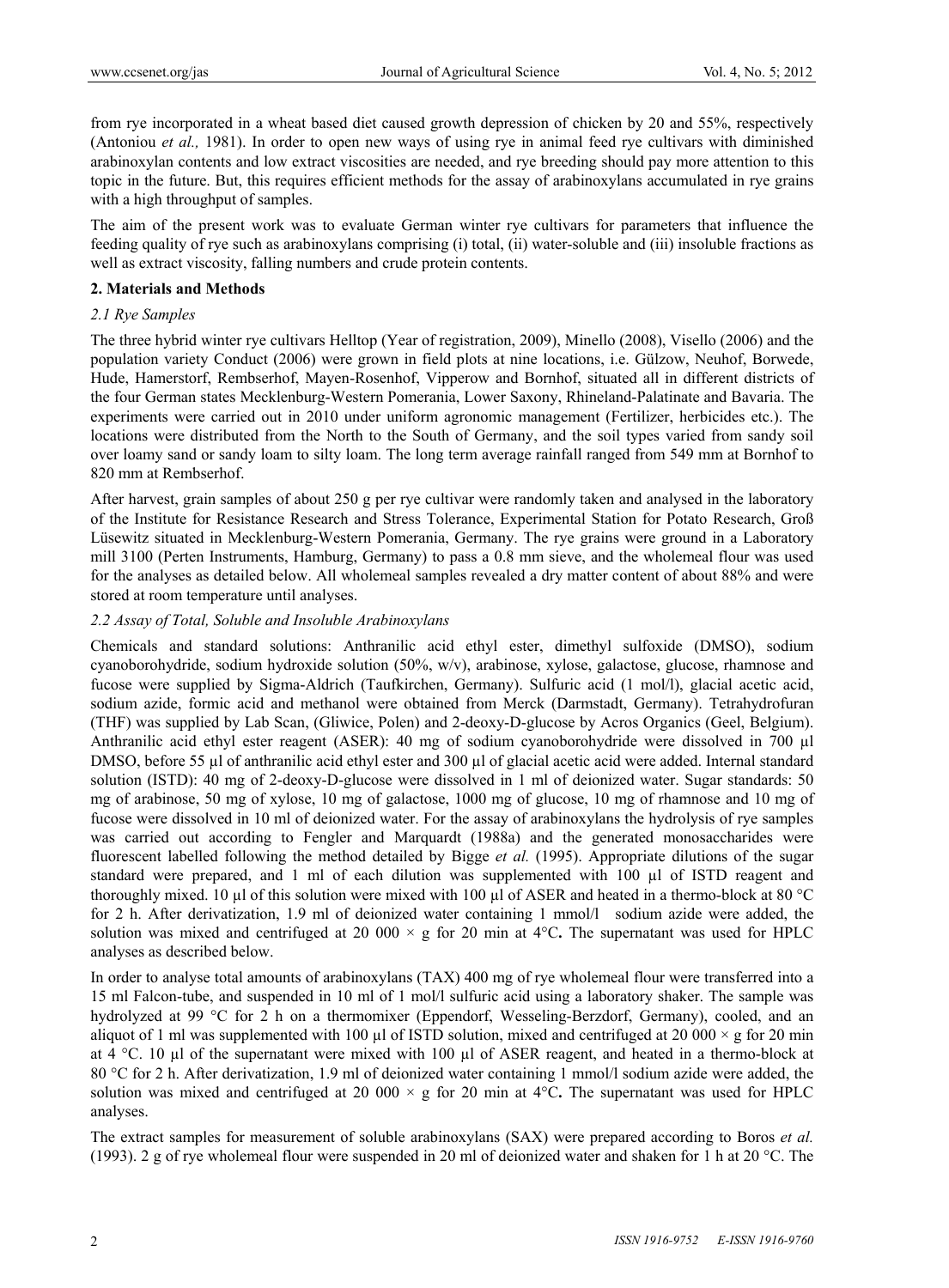suspension was centrifuged at 12 000  $\times$  g for 10 min at 5 °C. The supernatant was used for the assay of soluble arabinoxylans, and in addition for measurement of the extract viscosity as detailed below.

For the analyses of SAX, 1 ml of the extract sample was supplemented with 0.5 ml of 3 mol/l of H<sub>2</sub>SO<sub>4</sub>, mixed and hydrolysed at 99 °C for 2 h on an Eppendorf-thermomixer. The hydrolysate was cooled, and supplemented with 50 ul of ISTD reagent, mixed and then centrifuged at 20 000  $\times$  g for 20 min at 4 °C. 20 ul of the supernatant were supplemented with 100  $\mu$ l ASER reagent and heated in a thermo-block at 80 °C for 2 h. Afterwards, the sample was supplemented with 1.9 ml of water containing 1 mmol of NaN $_3$ , mixed and centrifuged as detailed before. The supernatants were used for the HPLC assay performed in a HPLC-system consisting of a PU 980 pump, a gradient mixer LG 1580 (both from Jasco, Gross-Umstadt, Germany), a fluorescence detector RF-10AXL (EX, 340 nm; EM, 420 nm; Shimadzu, Duisburg, Germany) and an autosampler 465 (Kontron Instruments, Neufahrn, Germany). Sugar separation was carried out on a Synergi Polar-RP 80A column (150  $\times$  3 mm; 4.0 µm; Phenomenex, Aschaffenburg, Germany) equipped with an RP pre-column, at a flow rate of 0.7 ml/min. The injection volume was 10 µl for TAX and 20 µl for SAX. The column temperature was maintained at 25 °C.

Solvent (A): 900 ml of 0.1 mol of formic acid adjusted to pH 3.85 with NaOH (50%, w/v) were mixed with 200 ml of THF. Solvent (B): 200 ml of formic acid (pH 3.85) were mixed with 800 ml of methanol. The following gradient was used: 0 - 13 min, 100% A; 13 - 16 min, 0 - 20% B; 16 - 18 min, 20 - 100% B; 18 - 22 min, 100% B; 22 - 24 min, 0 - 100 % A; 24 - 27 min, 100% A. Analyses of arabinoxylans were performed in duplicate with standard deviation  $(S.D.) \leq 4\%$ . Software Shimadzu Class VP was used for data analyses. The amounts of arabinose and xylose present in the extract samples were summarized for expression of TAX and SAX, respectively.

In order to determine insoluble arabinoxylans (IAX) an indirect method was used, i.e. contents of IAX were calculated as differences between total and water-soluble arabinoxylans (IAX=TAX-SAX). Amounts of total, soluble and insoluble arabinoxylans were expressed in grams per kilograms of rye wholemeal flour.

## *2.3 Assay of Extract Viscosity*

Extract samples used for the viscosity assay according to Boros *et al.* (1993) were prepared as described for measurement of SAX. Aliquotes of the water-extract samples were applied to a ViscoSystem AVS 350 instrument (Schott-Geräte, Ludwigshafen, Germany) equipped with a capillary viscosimeter, and connected with a ViscoDoser AVS 20 piston buret (Schott-Geräte) which enabled an automated viscosity assay. The latter was carried out at 30 °C, using an extract volume of 2 ml per assay. Measurements of extract viscosity were performed in duplicate with S.D.  $\leq$  5%. The instrument software package (Win Visco) was used for data analyses, and the viscosity was expressed in centistokes (cSt).

## *2.4 Assay of Falling Numbers*

The Hagberg Falling Number (HFN) was measured in a falling number system FN 1400 (Perten Instruments GmbH, Hamburg, Germany) according to the method described by Barnard (2001) using 7.0 g rye wholemeal flour per assay and an extract volume of 25 ml. Falling numbers were expressed in seconds (s). All measurements were performed in duplicate with standard deviation  $\leq 5\%$ .

## *2.5 Assay of Crude Proteins*

The concentration of crude proteins was determined according to Kjeldahl (conversion factor, 6.25) using 0.5 g of rye wholemeal flour for each assay. Measurements were performed in duplicate with standard deviation  $\leq 5\%$ . Amounts of crude protein were expressed in grams per kilograms of wholemeal flour.

## *2.6 Statistical Analysis*

Differences in TAX, SAX, IAX, extract viscosity, falling numbers and crude protein contents between the four winter rye cultivars were tested using the SAS 9.2 statistical package (PROC GLM, Tukey-test, SAS Institute Inc., Cary, NC, USA). In this case, the locations were arranged in nine replications. In order to test the differences between the locations, the rye cultivars were arranged in four replications. P < 0.05 was considered significant.

Correlations (Pearson) between individual quality parameters were calculated using the SAS 9.2 statistical package (Procedure CORR). Data obtained for the four rye cultivars and nine locations were involved in the calculations ( $n = 36$ ). P < 0.05 was regarded to be statistically significant.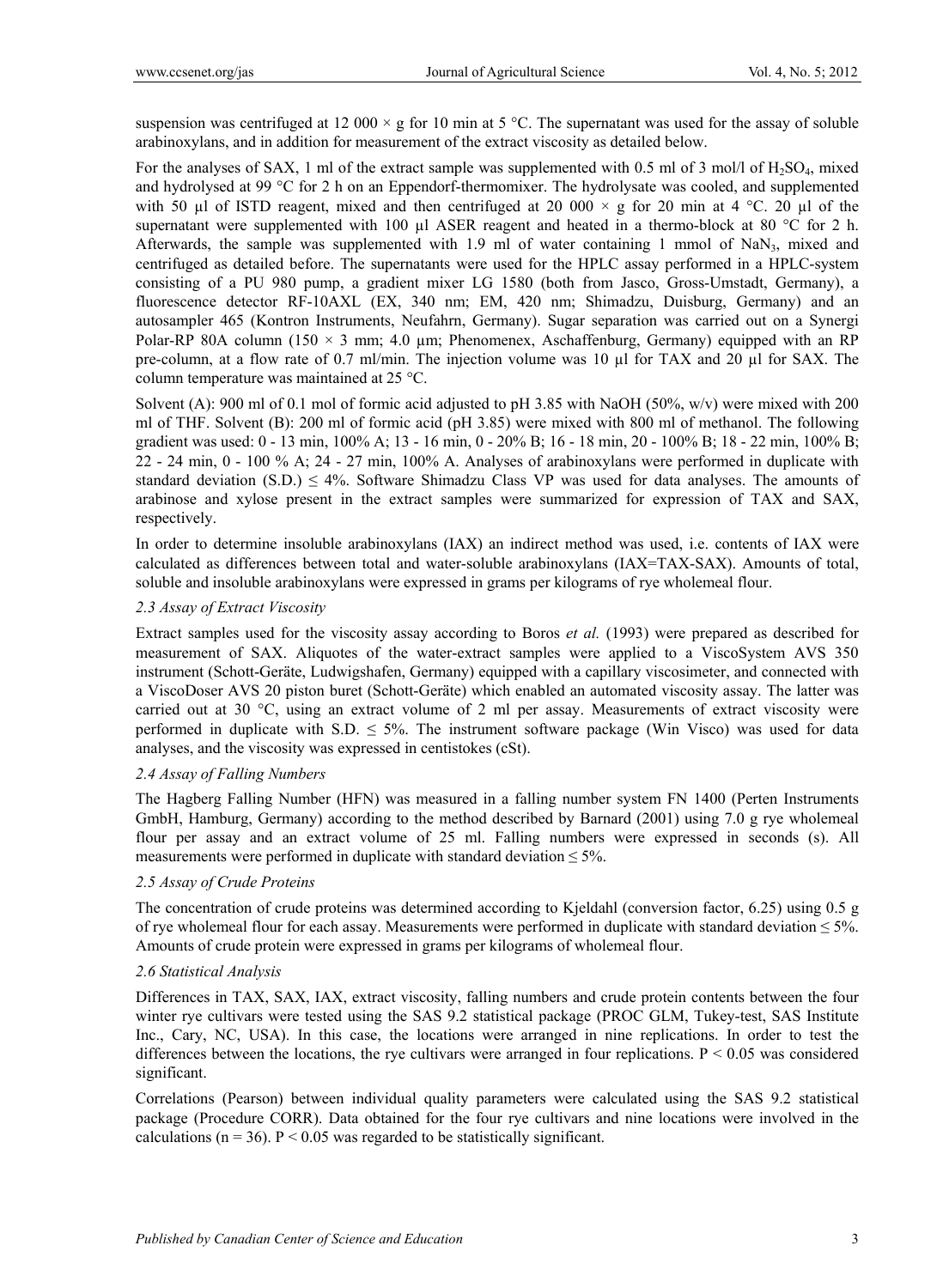## **3. Results**

The acid hydrolysis of rye samples according to Fengler and Marquardt (1988a) combined with a fluorescent labelling of the released monosaccharides (Bigge *et al.* 1995) and a HPLC assay enabled a good separation of the individual sugars as indicated by the chromatogram presented in figure 1. Separation of arabinose and xylose as the two major sugars of arabinoxylans on a reverse phase column could be improved through supplementation of tetrahydrofuran to solvent (A) instead of methanol or acetonitrile generally used by other authors, e.g. Known & Kim (1995).

## *3.1 Total, Soluble and Insoluble Arabinoxylans*

Contents of total arabinoxylans ranged on average between 89 g/kg for cultivar Helltop and 103 g/kg for Minello (Table 1). Helltop revealed the lowest amounts of TAX in grains derived from Rembserhof with a value of 82 g/kg. At all nine locations this cultivar had less TAX than Conduct, Minello and Visello, which all three displayed their lowest TAX contents at Mayen-Rosenhof with a value of 91, 97 and 95 g/kg, respectively (Fig. 2A). TAX correlated significantly with SAX, IAX and extract viscosity (Table 2).

The four cultivars also varied in contents of soluble arabinoxylans with values ranging on average between 16  $g/kg$  for Helltop and 22  $g/kg$  for Visello (Table 1). Helltop displayed lower amounts of SAX than the other three cultivars at all locations (Fig. 2B). Its values ranged between 15 g/kg for Borwede and 18 g/kg for Vipperow. Visello, on the other side, achieved its highest SAX content at Gülzow with an appropriate value of 25 g/kg. SAX correlated significantly with TAX, IAX and extract viscosity (Table 2).

On average, amounts of insoluble arabinoxylans ranged from 72 g/kg for Helltop to 83 g/kg for Minello (Table 1). Generally, Helltop exhibited lower amounts of IAX in its grains than Conduct, Minello and Visello, a tendency observed at all locations (Fig. 1C). IAX values of cultivar Helltop ranged between 66 g/kg (Rembserhof) and 78 g/kg (Hude) and that of Minello between 78 g/kg (Mayen-Rosenhof) and 88 g/kg (Rembserhof). IAX correlated significantly with TAX, SAX and extract viscosity (Table 2).

The differences in TAX, SAX and IAX between Helltop and the other three rye cultivars were all statistically significant (Table 1). Furthermore, it was important that the differences in TAX, SAX and IAX between the locations were statistically not significant (Table 3).

## *3.2 Extract Viscosity*

As expected, the four rye cultivars varied notably in their extract viscosity (Table 1). Of the four cultivars, Visello achieved the highest extract viscosity with a mean value of 5.1 cSt. Its individual values ranged between 3.0 cSt for the location Gülzow and 8.2 cSt for Bornhof (Fig. 2D). The differences in extract viscosity between Visello and the other three cultivars Minello, Conduct and Helltop were all statistically significant (Table 1). Helltop exhibited the lowest extract viscosity among the four cultivars, i.e. on average (Table 1) and at all nine locations (Fig. 2D). Its individual values ranged from 1.9 cSt (Gülzow) to 4.0 cSt (Bornhof). The differences in extract viscosity between Helltop and the other three cultivars were all statistically significant (Table 1). The extract viscosity correlated significantly with falling numbers, TAX, SAX and IAX (Table 2).

All four cultivars revealed their lowest extract viscosity at Gülzow and their highest levels were concordantly found for Bornhof (Table 3; Fig 2D). The differences in extract viscosity between these two locations were statistically significant. In addition, Mayen-Rosenhof differed significantly in this respect from Bornhof (Table 3).

## *3.3 Falling Numbers*

On average, Visello displayed the highest falling numbers among the four rye cultivars (Table 4). Individual values of this cultivar ranged between 105 s for Gülzow and 399 s for Bornhof. The differences in falling numbers between Visello and the other three cultivars Helltop, Conduct and Minello were all statistically significant. Helltop had the lowest falling numbers among the four cultivars with a mean value of 222 s and individual values ranging from 62 s (Gülzow) to 341 s (Bornhof) (Table 4), and it differed significantly in this respect from Visello, however, not from Conduct and Minello. The falling numbers were significantly correlated with the extract viscosity (Table 2).

All four cultivars exhibited their lowest falling numbers at Gülzow, while the highest values were found for Bornhof (Tables 3 and 4). The differences in falling numbers between these two locations were statistically significant. In addition, Bornhof differed significantly with respect to falling numbers from Rembserhof, Mayen-Rosenhof and Vipperow (Table 3).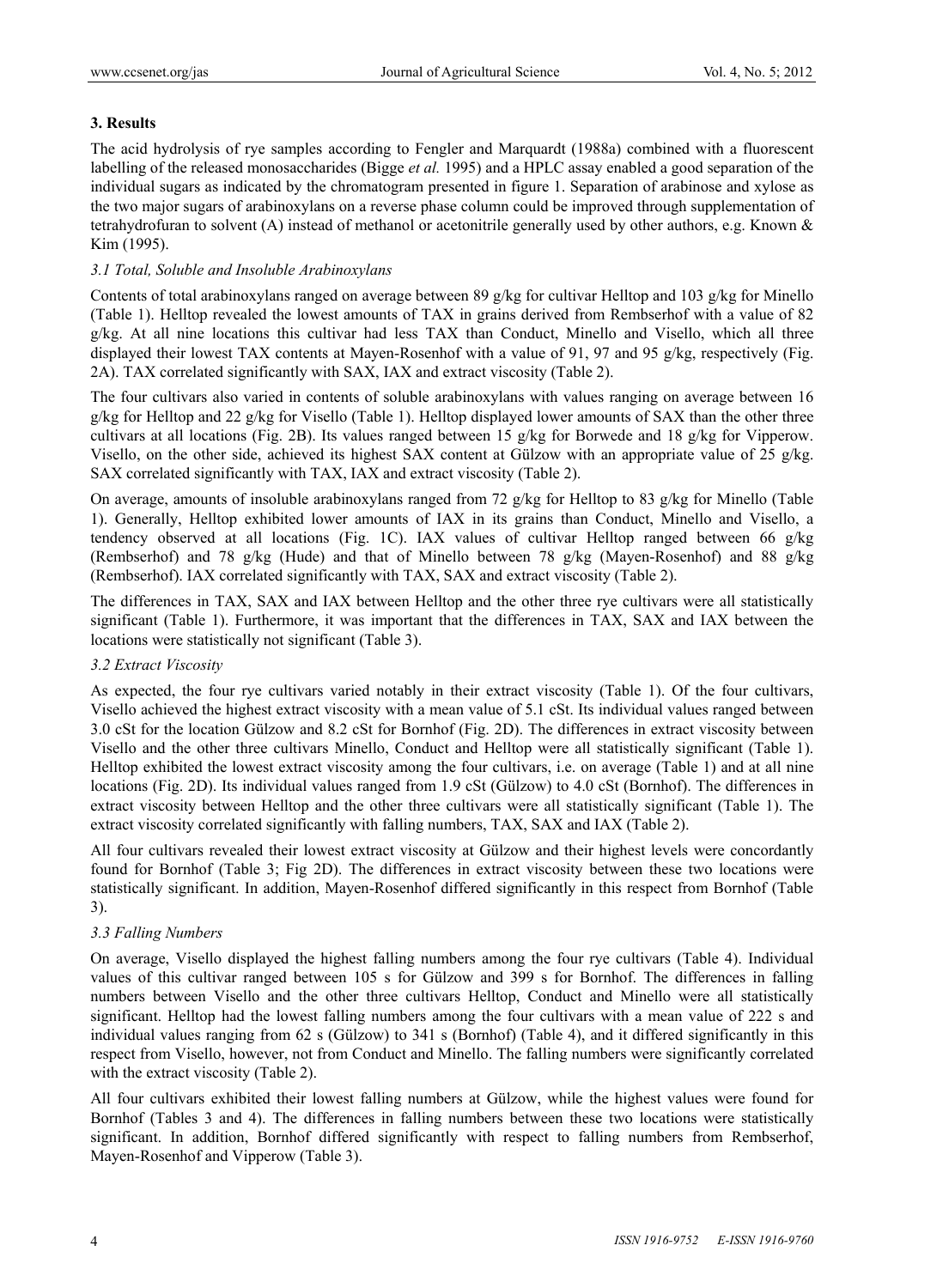## *3.4 Crude Proteins*

Helltop exhibited on average the highest crude protein contents among the four rye cultivars, and differed significantly in this respect from Visello and Minello (Table 4). Its individual values ranged between 93 g/kg for Rembserhof and 129 g/kg for Hude. Visello had on average the lowest amounts of crude proteins with values ranging from 80 g/kg for Rembserhof to 120 g/kg for Hude (Table 4). Visello differed significantly in its protein level from Helltop and Conduct. Correlations between crude proteins and all other parameters were statistically not significant (Table 2).

The four cultivars exhibited concordantly the highest crude protein contents at the location Hude, while their lowest levels were found for Rembserhof (Table 4). Differences in proteins between these last two locations were statistically significant. In addition, Hude differed significantly in this respect from Gülzow, Borwede, Hamerstorf, Mayen-Rosenhof, Vipperow and Bornhof (Table 3).

## **4. Discussion**

In animal feeding the utilization of rye could be extended, provided that amounts of antinutritive substances such as arabinoxylans can be reduced (Antoniou *et al.,* 1981; Ragaee *et al.,* 2001). In this study, four new German winter rye cultivars were analysed for arabinoxylans comprising total, soluble and insoluble fractions, extract viscosity, falling numbers and crude protein contents - all parameters that influence the feeding quality of rye.

## *4.1 Total, Soluble and Insoluble Arabinoxylans*

The procedures described in section material and methods enabled serial analyses of the three arabinoxylan fractions in rye with reliable results and a high throughput of samples (Fig. 1), a fact which is significant for breeding of rye cultivars with low arabinoxylan contents. Concerning the HPLC assay, it should be pointed out that addition of tetrahydrofuran to solvent (A) instead of methanol or acetonitrile generally used by other authors, e.g. Known and Kim (1995), lead to a better separation of arabinose and xylose as the two major sugars of arabinoxylans. Amounts of arabinoxylans including total (Bengtsson and Aman, 1990; Hansen *et al.,* 2003; Jankiewicz and Michniewicz, 1987; Vinkx and Delcour, 1996) soluble and insoluble fractions (Antoniou *et al.*, 1981; Fengler and Marquardt, 1988a; Salmenkallio-Marttila and Hovinen, 2005) of the four rye cultivars involved in the present work were in agreement with results of other authors. Similarly as reported elsewhere, contents of arabinoxylans including TAX, SAX and IAX were influenced by the rye genotype (Table 1; Fig. 2A-2C) (Bengtsson *et al.,* 1992; Saastamoinen *et al.,* 1989; Smulikowska and Nguyen, 2001). For example, total amounts of arabinoxylans accumulated in grains of the four cultivars ranged between 82 g/kg for cultivar Helltop and 108 g/kg for Minello when both were grown at Rembserhof (Fig. 2A).

The hybrid cultivar Helltop exhibited on average (Table 1) and at all nine locations the lowest TAX values among the four cultivars (Fig. 2A). This was an important result, since arabinoxylans bind large amounts of water and form highly viscous solutions reducing the digestion of nutrients and their absorption in the intestinal tract (Bengtsson *et al.,* 1992; Knudsen and Laerke, 2010) associated with weight reduction in animals (Antoniou *et al.,* 1981). Above all, water-soluble fractions of arabinoxylans cause a raise in viscosity (Antoniou *et al.,* 1981; Bengtsson and Aman, 1990) reducing the nutrient efficiency in the diet (Misir and Marquardt, 1978; Fengler and Marquardt, 1988b). This may also be supported by the fact, that besides TAX and IAX also SAX correlated significantly with the extract viscosity (Table 2). In this context it should be mentioned that Helltop again had significantly lower amounts of SAX than Conduct, Minello and Visello, (Table 1; Fig. 2B). The SAX content in Helltop grains derived from Mayen-Rosenhof amounted only 15 g/kg, while Visello (Gülzow) was higher in its level with a value of 25 g/kg (Fig. 2B). Similar significant differences were noticed for IAX with appropriate values ranging between 66 g/kg for Helltop (Rembserhof) and 88 g/kg for Conduct (Bornhof) and Minello (Rembserhof) (Fig. 2C). Among the four cultivars, Helltop again ranked on the lowest level in its IAX, i.e. on average (Table 1) and at all nine locations (Fig. 2C).

Overall, the results indicated that concentrations of arabinoxylans including all three fractions, i.e. TAX, SAX and IAX were reduced in Helltop (Table 1; Fig. 2A-2C). Accordingly, Helltop could be more suitable for animal feeding than the other three winter rye cultivars involved in the study. In this context it should be mentioned, that concentrations of all the three arabinoxylan fractions were significantly influenced by the genotype (Table 1), but not by the location (Table 3). Hence, the desired quality traits expressed in Helltop grains seem to be relatively independent from the environment.

## *4.2 Extract Viscosities, Falling Numbers and Crude Protein Contents*

The extract viscosity is another important quality factor for cereals used in animal feeding (Antoniou *et al*., 1981; Ragaee *et al.,* 2001). A high extract viscosity is associated with reduced nutrient utilization and weight reduction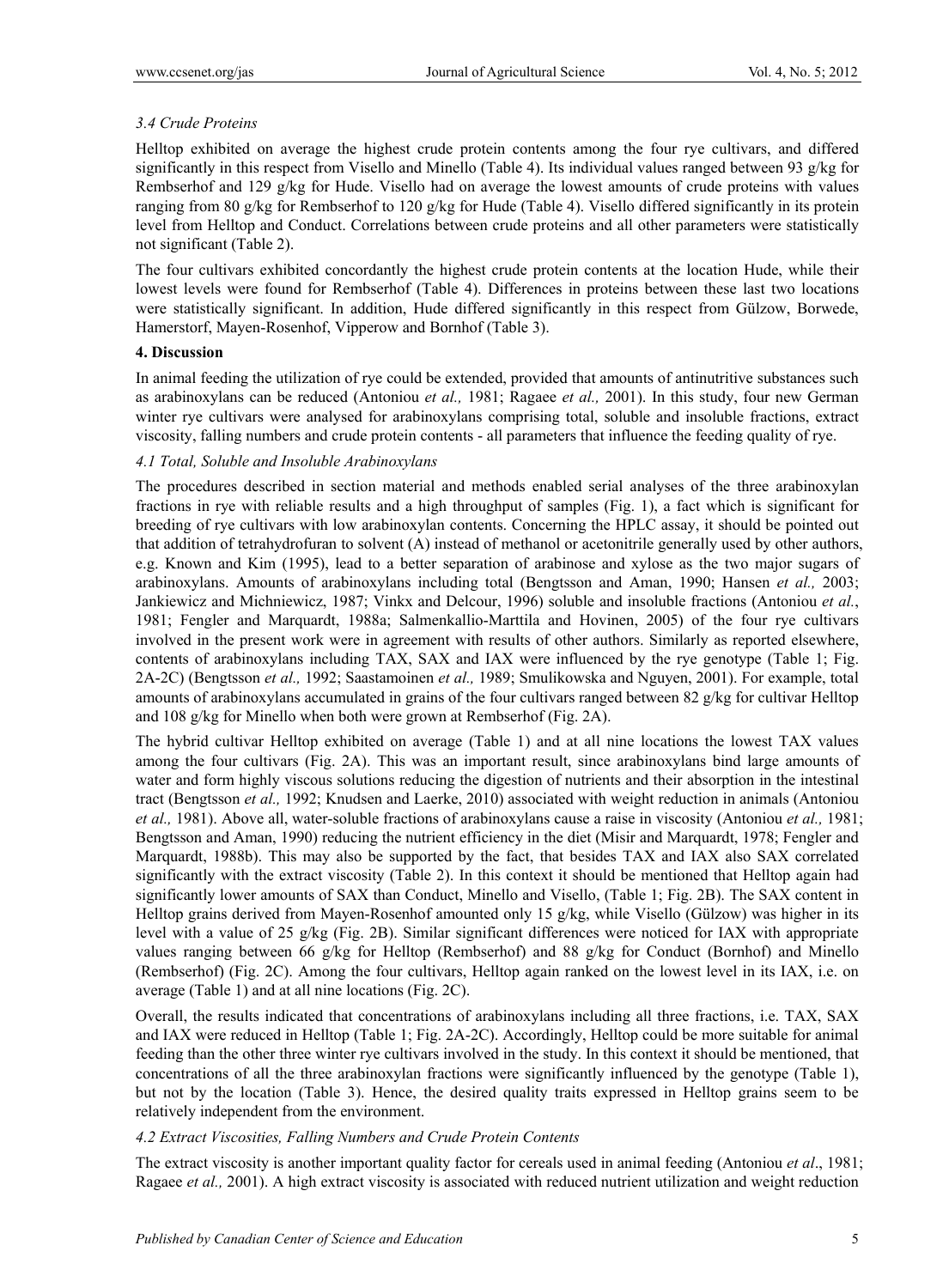in animals as already mentioned (Misir and Marquardt, 1978; Fengler and Marquardt, 1988b; Ragaee *et al.,* 2001). It was interesting therefore that the variation in extract viscosity (Table 1; Fig. 2D) among the four rye cultivars was stronger than that found for the three arabinoxylan fractions (Fig. 2A-2C). Appropriate values ranged from 1.9 cSt for Helltop (Gülzow) to 8.2 cSt for Visello (Bornhof). Again Helltop was outstanding and displayed the lowest extract viscosity among the four cultivars (Table 1), a tendency observed at all nine locations (Fig. 2D). On average, Helltop had two-fold lower extract viscosity than Visello. Its low extract viscosity was associated with reduced arabinoxylan contents and can be regarded as another advantage of this cultivar, especially with respect to a potential use in animal feeding. In Visello a high extract viscosity (Table 1; Fig. 2D) was combined with high amounts of SAX in its grains (Table 1; Fig. 2B). As already mentioned, the extract viscosity correlated significantly with all three arabinoxylan fractions, including SAX (Table 2). This is a result that may support the notion of Boros *et al.* (1993) who suggested the extract viscosity as an indirect marker for concentrations of soluble arabinoxylans accumulated in rye grains. Accordingly, measurement of extract viscosity which is relatively simple compared to HPLC assays could be used for pre-selection of genotypes with low SAX contents in rye breeding.

Falling numbers are known to be closely related with the extract viscosity (Barnard, 2001; Ragaee *et al*., 2001; Kucerová, 2009) and were determined therefore as another quality factor of rye. Also in the present experiments the falling numbers correlated significantly with the extract viscosity (Table 2). Falling numbers are an indirect measure of α-amylase activity and indicate the baking quality of rye. For example, in Finland the falling number of rye flour used for bread making was mentioned to be 120 s (Salmenkallio-Marttila and Hovinen, 2005). Appropriate values of the four German rye cultivars ranged from 62 s for Helltop and Conduct both grown at Gülzow and 399 s for Visello grown at Bornhof (Table 4). With it, they varied stronger and were higher in their maximum than those of the rye cultivars grown in Finland (Salmenkallio-Marttila and Hovine, 2005). Visello had on average the highest falling numbers and differed significantly in this respect from Conduct, Minello and Helltop which again ranked on the lowest level among the four rye cultivars (Table 4).

Apart from crude fibre, proteins are major quality factors of feeds, since they are needed for the supply of animals with essential amino acids (González-Martin *et al.,* 2006). The crude protein contents ranged between 80 g/kg for Visello (Rembserhof) and 129 g/kg for Helltop (Hude). It was interesting, that Helltop achieved the highest level in proteins among the four cultivars (Table 4). This tendency was in contrast to those found for its extract viscosity, falling numbers, IAX, SAX and TAX contents which all ranked on a low level in this cultivar. Doubtless, such high amounts of crude proteins can be seen as another advantage of the hybrid cultivar Helltop with respect to a potential use in animal feeding. It should be mentioned in this context that crude protein contents were influenced by the rye genotype and the location, similarly as it was observed for the extract viscosity and falling numbers (Tables 1, 3, 4).

## **5. Conclusions**

In order to widen the use of rye in animal feeding, it is necessary to find genotypes with reduced arabinoxylan contents and low extract viscosity. The anthocyanin free hybrid cultivar Helltop may fulfil these requirements, since it combined relatively low amounts of TAX, SAX and IAX with low extract viscosities and falling numbers, but high crude protein contents. Such combination in quality traits might be optimal with respect to a potential use as component in animal diet. Apart from the last aspect, Helltop could be an interesting candidate for involvement in breeding of new rye cultivars with low arabinoxylan contents and extract viscosity. Successful breeding efforts in this direction may be helpful to increase the field of using rye for different purposes.

#### **Acknowledgements**

We thank C. Leesch and M. Jennerjahn for technical assistance.

#### **References**

Allen, T. (2002). The world supply of fall (winder) rye. In: *Winter cereal production.* (Ed D. B. Fowler) University of Saskatchewan, Saskatoon, Canada. http://www.usask.ca/agriculture/plantsci/winter\_cereals/ winter\_rye/production1.php

Anonymus (2011). Cultivation and marketing of rye - Rye Belt: Feeding. http://www.ryebelt.com/660.html?&L=1

Antoniou, T., Marquardt, R. R. & Cansfield, P. E. (1981). Isolation, partial characterization, and antinutritional activity of a factor (Pentosans) in rye grain. *Journal of Agricultural and Food Chemistry, 29*, 1240-1247.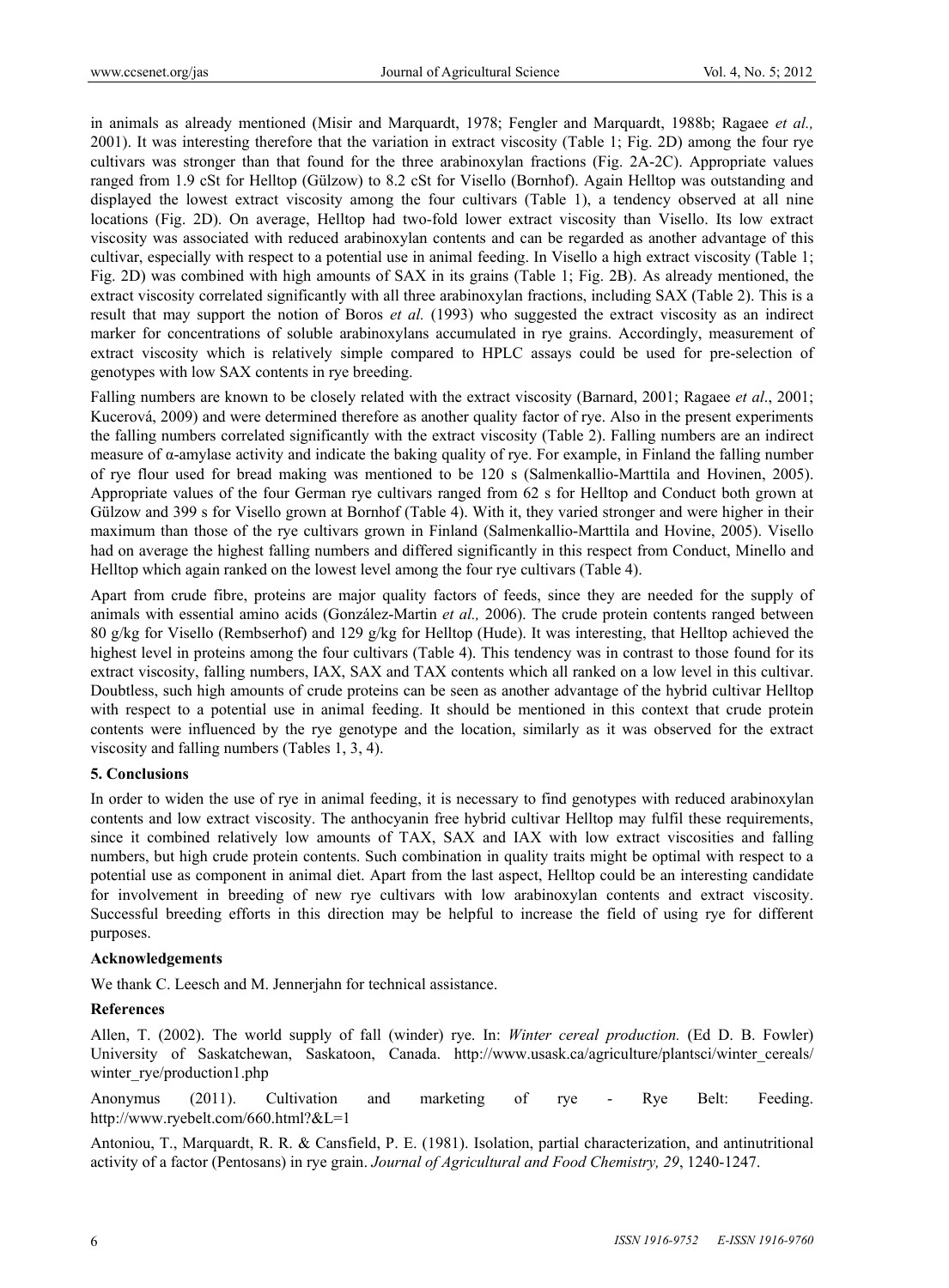Barnard, A. (2001). Genetic diversity of South African winter wheat cultivars in relation to preharvest sprouting and falling number. *Euphytica*, *119*, 109-112.

Bengtsson, S. & Aman, P. (1990). Isolation and chemical characterization of water-soluble arabinoxylans in rye grain. *Carbohydrate Polymers*, *12*, 267-277.

Bengtsson, S., Andersson, R., Westerlund, E. & Aman, P. (1992). Content, structure and viscosity of soluble arabinoxylans in rye grain from several countries. *Journal of the Science of Food and Agriculture, 58*, 331-337.

Bigge, J. C., Patel, T. P., Bruce, J. A., Goulding, P. N., Charles, S. M. & Parekh, R. B. (1995). Nonselective and efficient fluorescent labeling of glycans using 2-amino benzamide and anthranilic acid. *Analytical Biochemistry, 230*, 229-238.

Boros, D., Marquardt, R. R., Slominski, B. A. & Guenter, W. (1993). Extract viscosity as an indirect assay for water-soluble pentosan content in rye. *Cereal Chemistry, 70*, 575-580.

Bushuk, W. (2001). Rye production and uses worldwide. *Cereal Foods World, 46*, 70-73.

Dongowski, G. (2007). Interaction between dietary fibre-rich preparations and glycoconjugated bile acids *in vitro*. *Food Chemistry, 104*, 390-397.

Fengler, A. I. & Marquardt, R. R. (1988a). Water soluble pentosans from Rye: I. Isolation, partial purification and characterization. *Cereal Chemistry, 65*, 291-297.

Fengler, A. I. & Marquardt, R. R. (1988b). Water soluble pentosans from rye: II. Effects on rate of dialysis and on the retention of nutrients by the chick. *Cereal Chemistry, 65*, 298-302.

Garcia A. L., Otto B., Reich S. C., Weickert M. O., Steiniger J., Machowetz A. *et al*. (2007). Arabinoxylan consumption decreases postprandial serum glucose, serum insulin and plasma total ghrelin response in subjects with impaired glucose tolerance. *European Journal of Clinical Nutrition, 61*, 334-341.

González-Martín, I., Àlvarez-García, N. & Hernández-Andaluz, J. L. (2006). Instantaneous determination of crude proteins, fat and fibre in animal feeds using near infrared reflectance spectroscopy technology and a remote reflectance fibreoptic probe. *Animal Feed Science and Techology*, *128*, 165-171.

Hansen, H. B., Rasmussen, C. V., Knudsen, K. E. B. & Hansen, A. (2003). Effect of genotype and harvest year on content and composition of dietary fibre in rye (*Secale cereale* L.) grain. *Journal of the Science of Food and Agriculture, 83*, 76-85.

Jankiewicz, M. & Michniewicz, J. (1987). The effect of soluble pentosans isolated from rye grain on staling of bread. *Food Chemistry, 25*, 241-249.

Knudsen, K. E. B. & Laerke, H. N. (2010). Rye arabinoxylans: Molecular structure, physicochemical properties and physiological effects in the gastrointestinal tract. *Cereal Chemistry, 87*, 353-362.

Kucerová J. (2009) Effect of location and year on technological quality and pentosan content in rye. *Czech Journal of Food Science, 6*, 418-424.

Known, H. J. & Kim J. (1995). High-performance liquid-chromatography of monosaccharides and oligosaccharides derivatized with p-aminobenzoic ethyl-ester on a C-18-bonded silica column. *Journal of Liquid Chromatography, 18*, 1437-1449.

Linko, A. M. & Adlercreutz H. (2005). Whole-grain rye and wheat alkylresorcinols are incorporated into human erythrocyte membranes. *British Journal of Nutrition, 93*, 11-13.

Misir R. & Marquardt R. R. (1978). Factors affecting rye (*Secale cerale* L.) utilization in growing chicks. IV. The influence of autoclave treatment, pelleting, water extraction and penicillin supplementation. *Canadian Journal of Animal Science, 58*, 731-742.

Nyström, L, Lampi, A. M., Andersson, A. A. M., Kamal-Eldin, A., Gebruers, K., Courtin, C. M. *et al*. (2008). Phytochemicals and dietary fibre components in rye varieties in the healthgrain diversity screen. *Journal of Agricultural and Food Chemistry, 56*, 9758-9766.

Ragaee, S. M., Campbell, G. J., Scoles, G. J., McLeod J. G. & Tyler R. T. (2001). Studies on rye (*Secale cereale* L.) lines exhibiting a range of extract viscosities. 2. Rheological and baking characteristics of rye and rye/wheat blends and feeding value for chicks of wholemeals and breads. *Journal of Agricultural and Food Chemistry, 49*, 2446-2453.

Saastamoinen, M, Plaami, S. & Kumpulainen, J. (1989). Pentosan and ß-glucan content of Finnish winter rye varieties as compared with rye of six other countries. *Journal of Cereal Science, 10*, 199-207.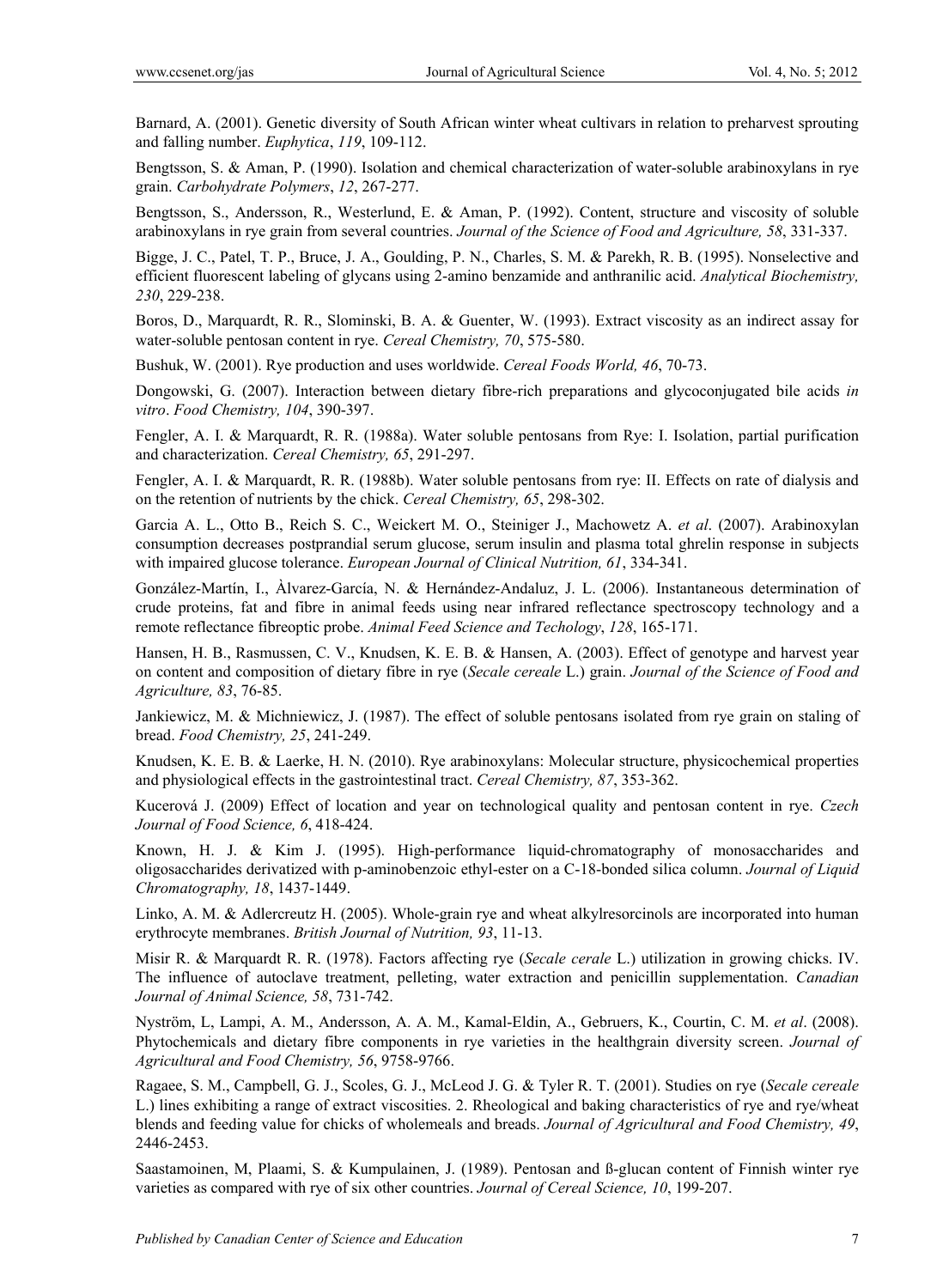Salmenkallio-Marttila, M. & Hovinen, S. (2005). Enzyme activities, dietary fibre components and rheological properties of wholemeal flours from rye cultivars grown in Finland. *Journal of the Science of Food and Agriculture, 85*, 1350-1356.

Smulikowska, S. & Nguyen, V. C. (2001). A note on variability of water extract viscosity of rye grain from north-east regions of Poland. *Journal of Animal and Feed Science, 10*, 687-693.

Vinkx, C. J. A. & Delcour, J. A. (1996). Rye (*Secale cereale* L.) arabinoxylans: A critical review. *Journal of Cereal Science, 24*, 1-14.

Table 1. Amounts of total, soluble and insoluble arabinoxylans as well as extract viscosity of the four rye cultivars grown at nine locations (Means and standard error;  $n = 9$  locations). Harvest 2010

| Cultivar | Arabinoxylans (g/kg) |                   | Extract viscosity |                |  |
|----------|----------------------|-------------------|-------------------|----------------|--|
|          | Total                | Soluble           | Insoluble         | (cSt)          |  |
| Helltop  |                      |                   |                   |                |  |
| Mean     | $88.5^{\circ}$       | $16.2^a$          | $72.3^{\rm a}$    | $2.61^{\rm a}$ |  |
| Error    | 1.3                  | 0.4               | 1.2               | 0.21           |  |
| Conduct  |                      |                   |                   |                |  |
| Mean     | $101.4^{b}$          | 20.0 <sup>b</sup> | $81.4^{b}$        | $3.85^{b}$     |  |
| Error    | 1.4                  | 0.7               | 1.4               | 0.29           |  |
| Minello  |                      |                   |                   |                |  |
| Mean     | $103.1^{b}$          | $20.4^{bc}$       | $82.7^{b}$        | $4.41^{b}$     |  |
| Error    | 1.2                  | 0.6               | 1.0               | 0.49           |  |
| Visello  |                      |                   |                   |                |  |
| Mean     | $100.6^{\rm b}$      | $21.7^\circ$      | $78.9^{b}$        | $5.14^{\circ}$ |  |
| Error    | 1.2                  | 0.5               | 1.2               | 0.54           |  |

Cultivar means followed by different letters within the same column differ significantly at  $P < 0.05$ 

| Parameter             | Protein  | Falling | Extract   | Arabinoxylans |         |           |
|-----------------------|----------|---------|-----------|---------------|---------|-----------|
|                       | contents | numbers | viscosity | Total         | Soluble | Insoluble |
|                       |          |         |           |               |         |           |
| Protein content       | 1.00     |         |           |               |         |           |
| Falling number        | 0.16     | 1.00    |           |               |         |           |
| Extract viscosity     | $-0.08$  | $0.70*$ | 1.00      |               |         |           |
| Total arabinoxylans   | $-0.09$  | 0.20    | $0.56*$   | 1.00          |         |           |
| Soluble arabinoxylans | $-0.19$  | $-0.15$ | $0.43*$   | $0.73*$       | 1.00    |           |
| Insoluble             | $-0.03$  | 0.33    | $0.52*$   | $0.94*$       | $0.45*$ | 1.00      |
| arabinoxylans         |          |         |           |               |         |           |

Table 2. Correlations between quality parameters of the four rye cultivars grown at nine locations. Harvest 2010

\* Significant at  $P \le 0.01$ ; n = 36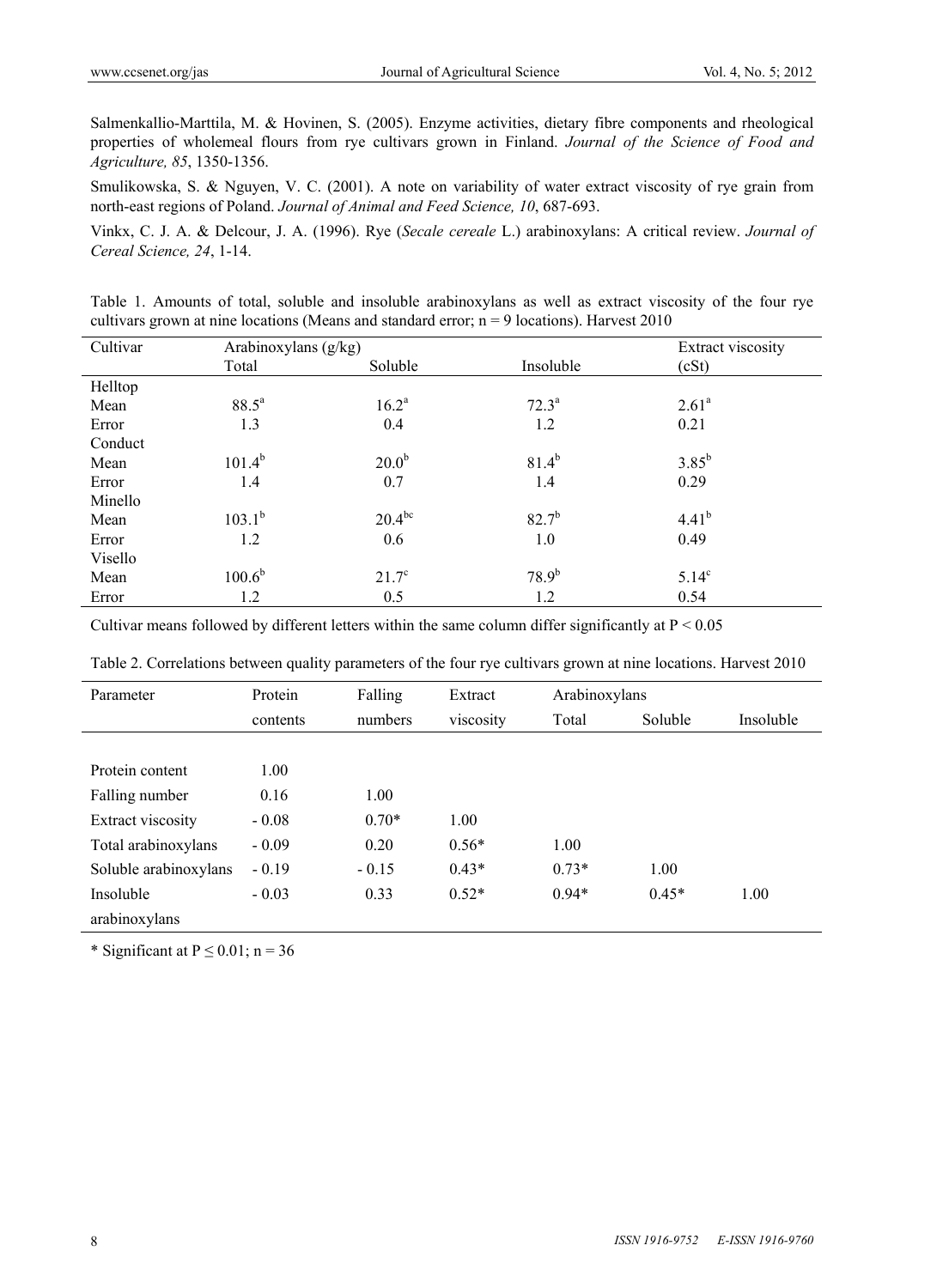| Location       |                   | Arabinoxylans (g/kg) |                   | Extract            | Falling            | Crude                |
|----------------|-------------------|----------------------|-------------------|--------------------|--------------------|----------------------|
|                | Total             | Soluble              | Insoluble         | viscosity          | numbers            | proteins             |
|                |                   |                      |                   | (cSt)              | (s)                | (g/kg)               |
|                |                   |                      |                   |                    |                    |                      |
| Gülzow         |                   |                      |                   |                    |                    |                      |
| Mean           | $97.2^a$          | $22.0^{\rm a}$       | $75.1^a$          | $2.52^{b}$         | $74^e$             | 100.5 <sup>bcd</sup> |
| Error          | 4.3               | 1.7                  | 2.9               | 0.22               | 10                 | 2.6                  |
| Neuhof         |                   |                      |                   |                    |                    |                      |
| Mean           | $97.5^{\text{a}}$ | 18.6 <sup>a</sup>    | 78.8 <sup>a</sup> | $4.68^{ab}$        | $302^{ab}$         | $114.0^{ab}$         |
| Error          | 3.3               | $0.6\,$              | $2.8\,$           | 0.68               | 19                 | 4.1                  |
| Borwede        |                   |                      |                   |                    |                    |                      |
| Mean           | $98.9^{a}$        | $18.3^{\rm a}$       | 80.6 <sup>a</sup> | $3.79^{ab}$        | $301^{ab}$         | 92.9 <sup>cd</sup>   |
| Error          | 3.4               | 1.4                  | 2.4               | 0.57               | 14                 | 3.2                  |
| Hude           |                   |                      |                   |                    |                    |                      |
| Mean           | $102.0^a$         | 20.0 <sup>a</sup>    | 81.9 <sup>a</sup> | $4.51^{ab}$        | 341 <sup>a</sup>   | $123.1^a$            |
| Error          | 2.8               | 1.2                  | 1.6               | 0.66               | 17                 | 3.1                  |
| Hamerstorf     |                   |                      |                   |                    |                    |                      |
| Mean           | $98.1^a$          | $19.5^{\text{a}}$    | $78.5^a$          | $4.55^{ab}$        | $294^{ab}$         | 100.6 <sup>bcd</sup> |
| Error          | 3.2               | $1.4\,$              | 1.8               | 0.68               | 19                 | 2.6                  |
| Rembserhof     |                   |                      |                   |                    |                    |                      |
| Mean           | $98.0^a$          | 19.0 <sup>a</sup>    | $79.1^a$          | $3.43^{ab}$        | 195 <sup>cd</sup>  | $86.9^{d}$           |
| Error          | 5.7               | 1.1                  | 4.6               | 0.39               | 23                 | 2.6                  |
| Mayen-Rosenhof |                   |                      |                   |                    |                    |                      |
| Mean           | $92.5^{\text{a}}$ | $17.9^{\rm a}$       | $74.5^a$          | 2.81 <sup>b</sup>  | $223^{bc}$         | 99.7 <sup>bcd</sup>  |
| Error          | 2.2               | 1.2                  | 1.3               | 0.31               | 17                 | 2.5                  |
| Vipperow       |                   |                      |                   |                    |                    |                      |
| Mean           | $101.0^a$         | $21.5^a$             | $79.5^{\text{a}}$ | 3.49 <sup>ab</sup> | $122^{\text{de}}$  | $102.4^{bc}$         |
| Error          | 3.8               | 1.4                  | 2.5               | 0.42               | 28                 | 3.2                  |
| Bornhof        |                   |                      |                   |                    |                    |                      |
| Mean           | $100.6^a$         | $19.6^a$             | 81.0 <sup>a</sup> | 6.23 <sup>a</sup>  | $365^{\mathrm{a}}$ | 99.3bcd              |
| Error          | 3.0               | 1.4                  | 3.1               | 0.98               | 12                 | 4.1                  |

Table 3. Amounts of total, soluble and insoluble arabinoxylans as well as extract viscosity, falling numbers and crude protein contents of the four rye cultivars grown at nine locations (Means and standard error;  $n = 4$  cultivars per location). Harvest 2010

Location means followed by different letters within the same column differ significantly at  $P < 0.05$ 

| Location       | Falling numbers (s) |         |                  |               | Crude proteins $(g/kg)$ |                 |            |            |
|----------------|---------------------|---------|------------------|---------------|-------------------------|-----------------|------------|------------|
|                | Helltop             | Conduct | Minello          | Visello       | Helltop                 | Conduct         | Minello    | Visello    |
|                |                     |         |                  |               |                         |                 |            |            |
| Gülzow         | 62                  | 62      | 69               | 105           | 104.8                   | 103.5           | 100.5      | 93.1       |
| Neuhof         | 257                 | 294     | 308              | 351           | 121.2                   | 120.5           | 109.4      | 104.9      |
| Borwede        | 275                 | 282     | 314              | 335           | 100.9                   | 93.9            | 91.4       | 85.4       |
| Hude           | 313                 | 331     | 391              | 329           | 129.1                   | 127.2           | 116.0      | 120.0      |
| Hamerstorf     | 300                 | 262     | 269              | 345           | 101.9                   | 107.5           | 96.2       | 96.8       |
| Rembserhof     | 171                 | 208     | 148              | 252           | 92.5                    | 89.1            | 85.8       | 80.1       |
| Mayen-Rosenhof | 210                 | 187     | 226              | 269           | 103.1                   | 104.5           | 97.1       | 93.9       |
| Vipperow       | 71                  | 78      | 153              | 187           | 108.4                   | 106.8           | 99.5       | 94.9       |
| Bornhof        | 341                 | 357     | 362              | 399           | 104.5                   | 107.9           | 91.5       | 93.2       |
| Mean           | $222^a$             | $229^a$ | 249 <sup>a</sup> | $286^{\rm b}$ | $107.4^{\rm a}$         | $106.8^{\rm a}$ | $98.6^{b}$ | $95.8^{b}$ |
| Error          | 34                  | 35      | 36               | 31            | 3.7                     | 3.9             | 3.1        | 3.8        |

Table 4. Falling numbers and crude protein contents of the four rye cultivars grown at nine locations. Harvest 2010

Cultivar means followed by different letters within the same line differ significantly at  $P < 0.05$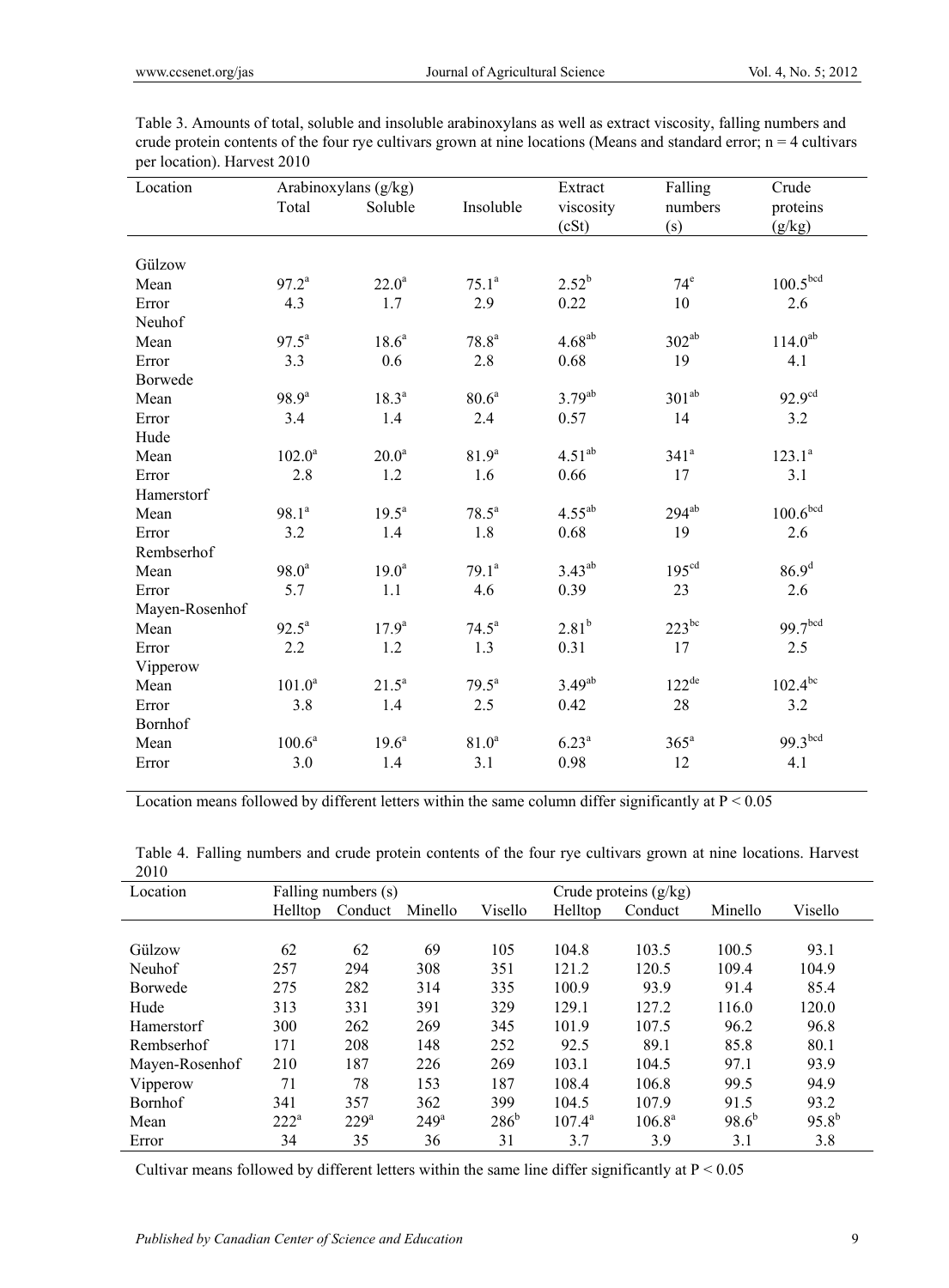

Figure 1. HPLC chromatogram for total arabinoxylans present in grains of cultivar Helltop grown at Hude in 2010. Peak ID:  $1 = \text{Glucose}, 2 = \text{Galactose}, 3 = \text{Xylose}, 4 = \text{Arabinose}, 5 = \text{ISTD}$ 



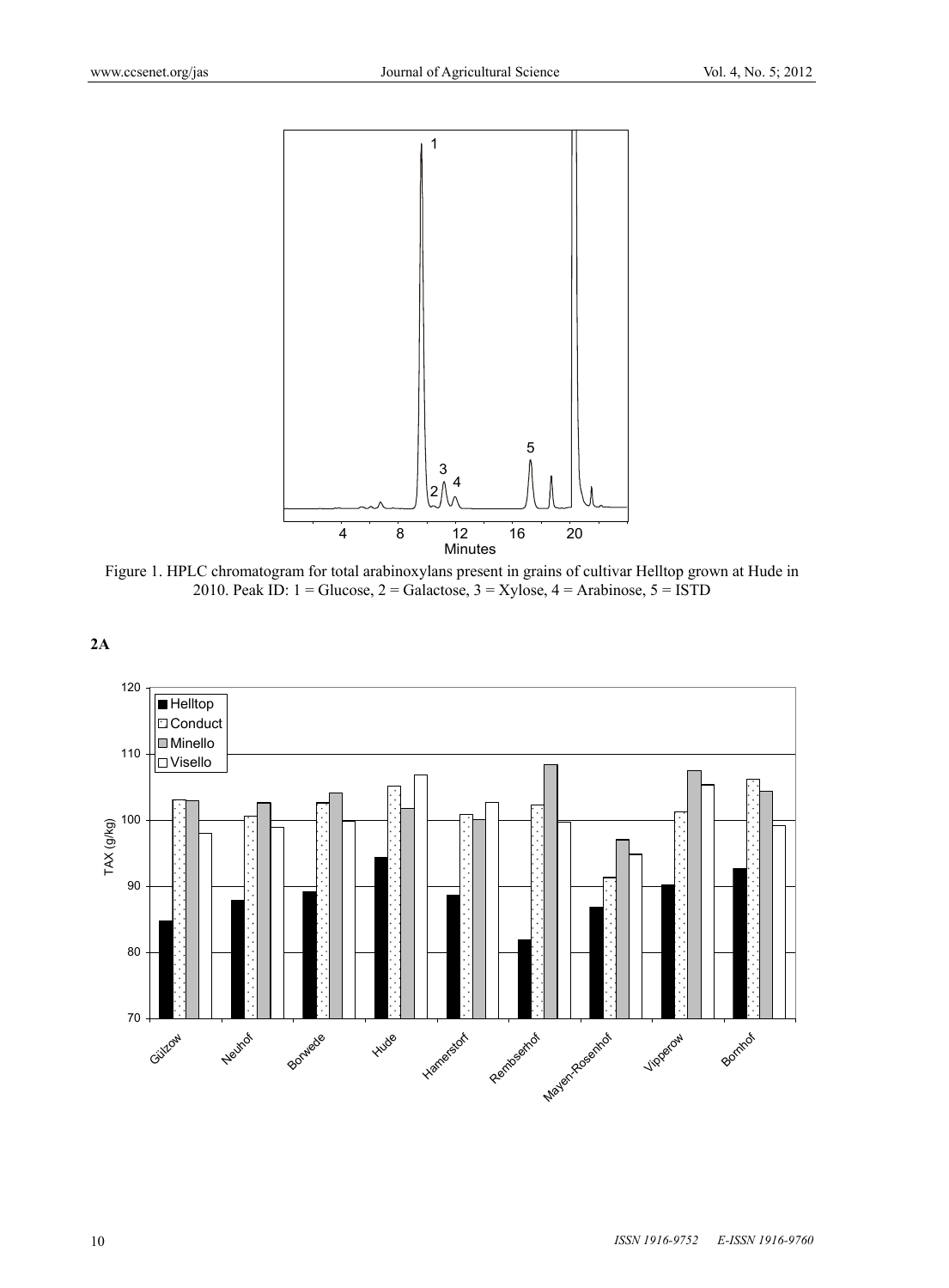**2B** 



## **2C**